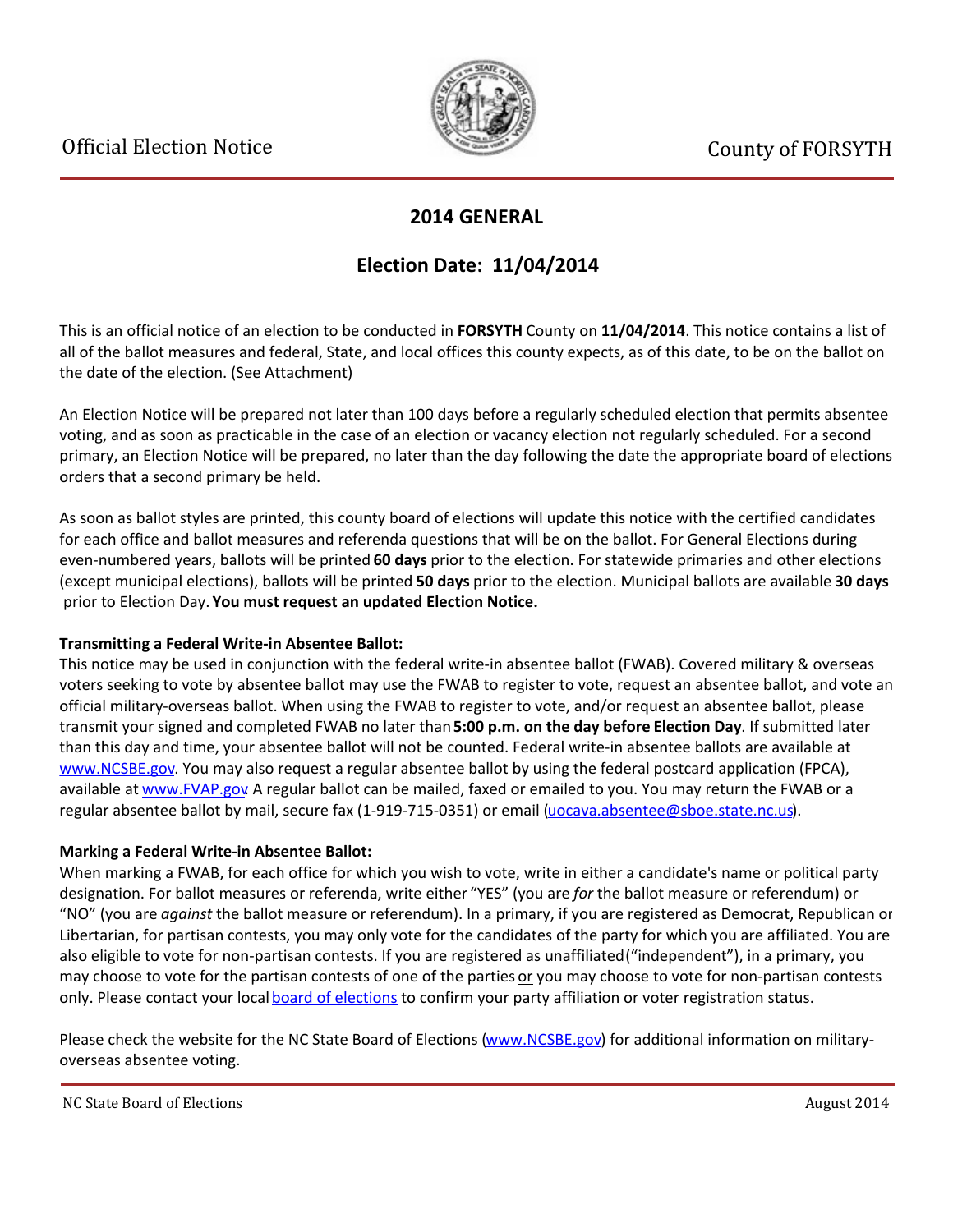# Election Notice Of Contests and Referenda FORSYTH BOARD OF ELECTIONS (11/04/2014)

## **FORSYTH BOARD OF ELECTIONS (11/04/2014)**

|                  | <b>CANDIDATE NAME</b>                                              | <b>NAME ON BALLOT</b>        | <b>PARTY</b> |
|------------------|--------------------------------------------------------------------|------------------------------|--------------|
| <b>US SENATE</b> |                                                                    |                              |              |
|                  | <b>THOMAS TILLIS</b>                                               | <b>Thom Tillis</b>           | <b>REP</b>   |
|                  | <b>JANET HAGAN</b>                                                 | Kay Hagan                    | DEM          |
|                  | <b>SEAN HAUGH</b>                                                  | Sean Haugh                   | <b>LIB</b>   |
|                  | US HOUSE OF REPRESENTATIVES DISTRICT                               |                              |              |
| 05               |                                                                    |                              |              |
|                  | <b>VIRGINIA FOXX</b>                                               | Virginia Foxx                | <b>REP</b>   |
|                  | <b>JOSHUA BRANNON</b><br>US HOUSE OF REPRESENTATIVES DISTRICT      | Joshua (Josh) Brannon        | DEM          |
| 12               |                                                                    |                              |              |
|                  | <b>VINCENT COAKLEY</b>                                             | Vince Coakley                | <b>REP</b>   |
|                  | <b>ALMA ADAMS</b>                                                  | Alma Adams                   | DEM          |
|                  | US HOUSE OF REPRESENTATIVES DISTRICT<br><b>12 (UNEXPIRED TERM)</b> |                              |              |
|                  | <b>VINCENT COAKLEY</b>                                             | Vince Coakley                | <b>REP</b>   |
|                  | <b>ALMA ADAMS</b>                                                  | Alma Adams                   | DEM          |
|                  | <b>NC STATE SENATE DISTRICT 31</b>                                 |                              |              |
|                  | <b>JOYCE KRAWIEC</b>                                               | Joyce Krawiec                | <b>REP</b>   |
|                  | <b>JOHN MOTSINGER</b>                                              | John K. Motsinger, Sr.       | DEM          |
|                  | <b>NC STATE SENATE DISTRICT 32</b>                                 |                              |              |
|                  | <b>EARLINE PARMON</b>                                              | Earline W. Parmon            | <b>DEM</b>   |
| 071              | NC HOUSE OF REPRESENTATIVES DISTRICT                               |                              |              |
|                  | <b>KRIS MCCANN</b>                                                 | Kris A. McCann               | <b>REP</b>   |
|                  | <b>EVELYN TERRY</b>                                                | Evelyn Terry                 | DEM          |
| 072              | <b>NC HOUSE OF REPRESENTATIVES DISTRICT</b>                        |                              |              |
|                  | <b>EDWARD HANES</b>                                                | Edward (Ed) Hanes, Jr.       | DEM          |
| 074              | <b>NC HOUSE OF REPRESENTATIVES DISTRICT</b>                        |                              |              |
|                  | DEBRA CONRAD                                                       | Debra Conrad                 | <b>REP</b>   |
|                  | <b>MARY DICKINSON</b>                                              | Mary Dickinson               | DEM          |
| 075              | <b>NC HOUSE OF REPRESENTATIVES DISTRICT</b>                        |                              |              |
|                  | DONNY LAMBETH                                                      | Donny C. Lambeth             | <b>REP</b>   |
|                  | DAVID GORDON                                                       | David Gordon                 | <b>DEM</b>   |
| 079              | <b>NC HOUSE OF REPRESENTATIVES DISTRICT</b>                        |                              |              |
|                  | <b>JULIA HOWARD</b>                                                | Julia Craven Howard          | <b>REP</b>   |
|                  | CRISTINA VAZQUEZ                                                   | Cristina Victoria Vazquez    | DEM          |
|                  | <b>DISTRICT ATTORNEY DISTRICT 21</b>                               |                              |              |
|                  | <b>JAMES ONEILL</b>                                                | James Roderick (Jim) O'Neill | <b>REP</b>   |
|                  | <b>FORSYTH COUNTY BOARD OF</b><br><b>COMMISSIONERS AT-LARGE</b>    |                              |              |
|                  | <b>WILLIAM WHITEHEART</b>                                          | <b>Bill Whiteheart</b>       | <b>REP</b>   |
|                  | <b>TED KAPLAN</b>                                                  | <b>Ted Kaplan</b>            | DEM          |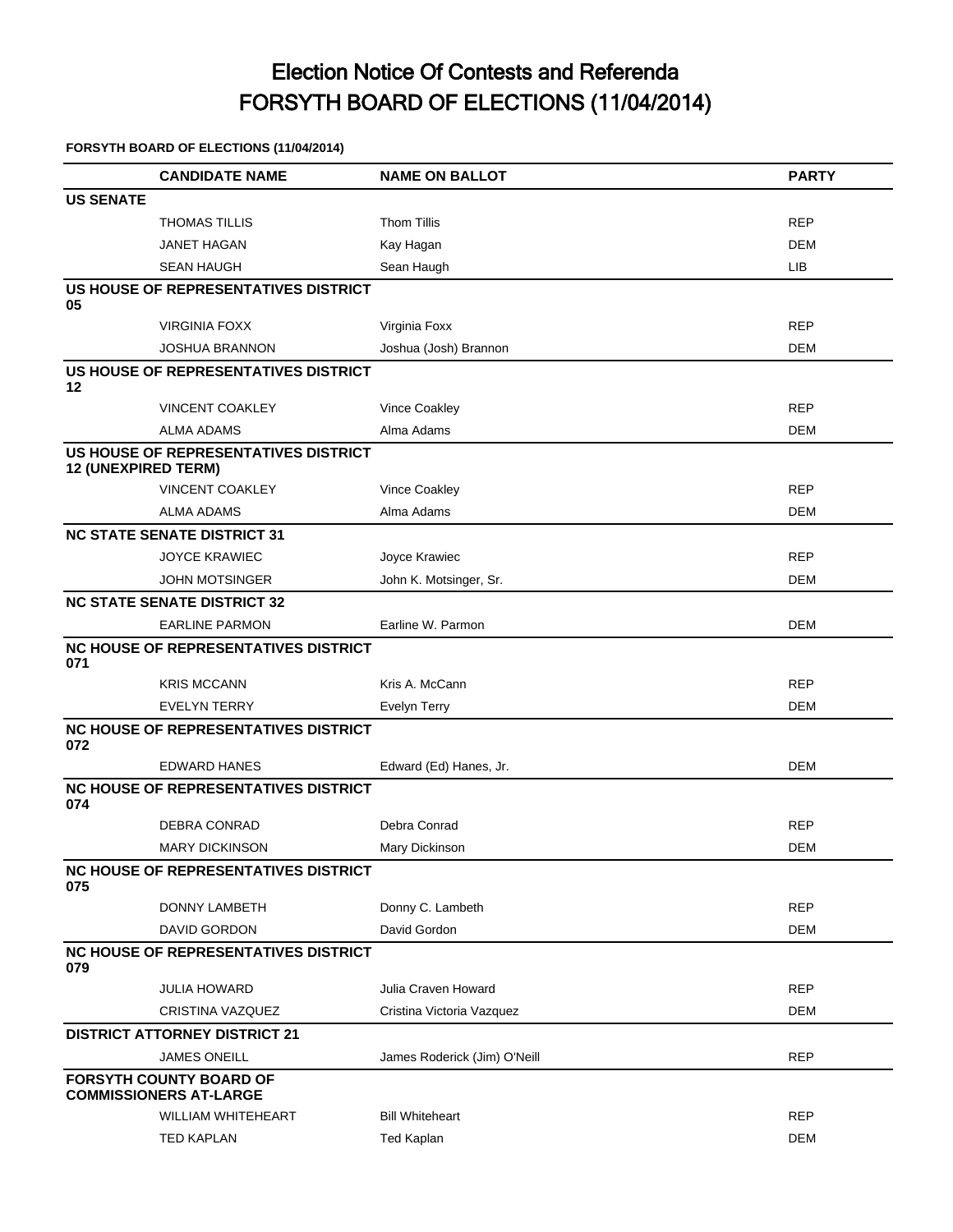**FORSYTH BOARD OF ELECTIONS (11/04/2014)**

|                                                                   | <b>CANDIDATE NAME</b>                                             | <b>NAME ON BALLOT</b>   | <b>PARTY</b> |  |
|-------------------------------------------------------------------|-------------------------------------------------------------------|-------------------------|--------------|--|
| <b>FORSYTH COUNTY BOARD OF</b><br><b>COMMISSIONERS DISTRICT A</b> |                                                                   |                         |              |  |
|                                                                   | <b>WALTER MARSHALL</b>                                            | <b>Walter Marshall</b>  | <b>DEM</b>   |  |
|                                                                   | <b>EVERETTE WITHERSPOON</b>                                       | Everette Witherspoon    | <b>DEM</b>   |  |
|                                                                   | <b>FORSYTH COUNTY BOARD OF</b><br><b>COMMISSIONERS DISTRICT B</b> |                         |              |  |
|                                                                   | <b>DONALD MARTIN</b>                                              | Don Martin              | <b>REP</b>   |  |
| <b>AT-LARGE</b>                                                   | <b>FORSYTH COUNTY BOARD OF EDUCATION</b>                          |                         |              |  |
|                                                                   | ROBERT BARR                                                       | <b>Robert Barr</b>      | <b>REP</b>   |  |
|                                                                   | <b>JOHN DAVENPORT</b>                                             | John M. Davenport, Jr.  | <b>REP</b>   |  |
|                                                                   | <b>MARK JOHNSON</b>                                               | Mark Johnson            | <b>REP</b>   |  |
|                                                                   | KATHERINE FANSLER                                                 | Katherine Fansler       | <b>DEM</b>   |  |
|                                                                   | <b>GERMAN GARCIA</b>                                              | German D. Garcia        | <b>DEM</b>   |  |
|                                                                   | ELISABETH MOTSINGER                                               | Elisabeth Motsinger     | <b>DEM</b>   |  |
| <b>DISTRICT 1</b>                                                 | FORSYTH COUNTY BOARD OF EDUCATION                                 |                         |              |  |
|                                                                   | <b>VICTOR JOHNSON</b>                                             | Vic Johnson             | <b>DEM</b>   |  |
|                                                                   | <b>DEANNA TAYLOR</b>                                              | Deanna Taylor           | <b>DEM</b>   |  |
| <b>DISTRICT 2</b>                                                 | <b>FORSYTH COUNTY BOARD OF EDUCATION</b>                          |                         |              |  |
|                                                                   | <b>LORI CLARK</b>                                                 | Lori Goins Clark        | <b>REP</b>   |  |
|                                                                   | DANA JONES                                                        | Dana Caudill Jones      | <b>REP</b>   |  |
|                                                                   | <b>JEANNIE METCALF</b>                                            | Jeannie Metcalf         | <b>REP</b>   |  |
|                                                                   | DAVID SINGLETARY                                                  | David Bryant Singletary | <b>REP</b>   |  |
|                                                                   | <b>LAURA ELLIOTT</b>                                              | Laura Elliott           | <b>DEM</b>   |  |
|                                                                   | DEANNA KAPLAN                                                     | Deanna Frazier Kaplan   | <b>DEM</b>   |  |
| <b>COURT</b>                                                      | <b>FORSYTH COUNTY CLERK OF SUPERIOR</b>                           |                         |              |  |
|                                                                   | <b>CHARLES MELLIES</b>                                            | <b>Charlie Mellies</b>  | <b>REP</b>   |  |
|                                                                   | <b>SUSAN FRYE</b>                                                 | Susan Speaks Frye       | <b>DEM</b>   |  |
|                                                                   | <b>FORSYTH COUNTY SHERIFF</b>                                     |                         |              |  |
|                                                                   | <b>WILLIAM SCHATZMAN</b>                                          | William T. Schatzman    | <b>REP</b>   |  |
| (PARKER)                                                          | <b>NC SUPREME COURT CHIEF JUSTICE</b>                             |                         |              |  |
|                                                                   | <b>MARK MARTIN</b>                                                | <b>Mark Martin</b>      |              |  |
|                                                                   | <b>OLA LEWIS</b>                                                  | Ola M. Lewis            |              |  |
| (HUDSON)                                                          | <b>NC SUPREME COURT ASSOCIATE JUSTICE</b>                         |                         |              |  |
|                                                                   | <b>ERIC LEVINSON</b>                                              | Eric Levinson           |              |  |
|                                                                   | <b>ROBIN HUDSON</b>                                               | Robin Hudson            |              |  |
| (MARTIN)                                                          | <b>NC SUPREME COURT ASSOCIATE JUSTICE</b>                         |                         |              |  |
|                                                                   | ROBERT HUNTER                                                     | <b>Bob Hunter</b>       |              |  |
|                                                                   | <b>SAMUEL ERVIN</b>                                               | Sam J. Ervin IV         |              |  |
| (BEASLEY)                                                         | <b>NC SUPREME COURT ASSOCIATE JUSTICE</b>                         |                         |              |  |
|                                                                   | <b>MICHAEL ROBINSON</b>                                           | Mike Robinson           |              |  |
|                                                                   | <b>CHERI BEASLEY</b>                                              | Cheri Beasley           |              |  |
|                                                                   |                                                                   |                         |              |  |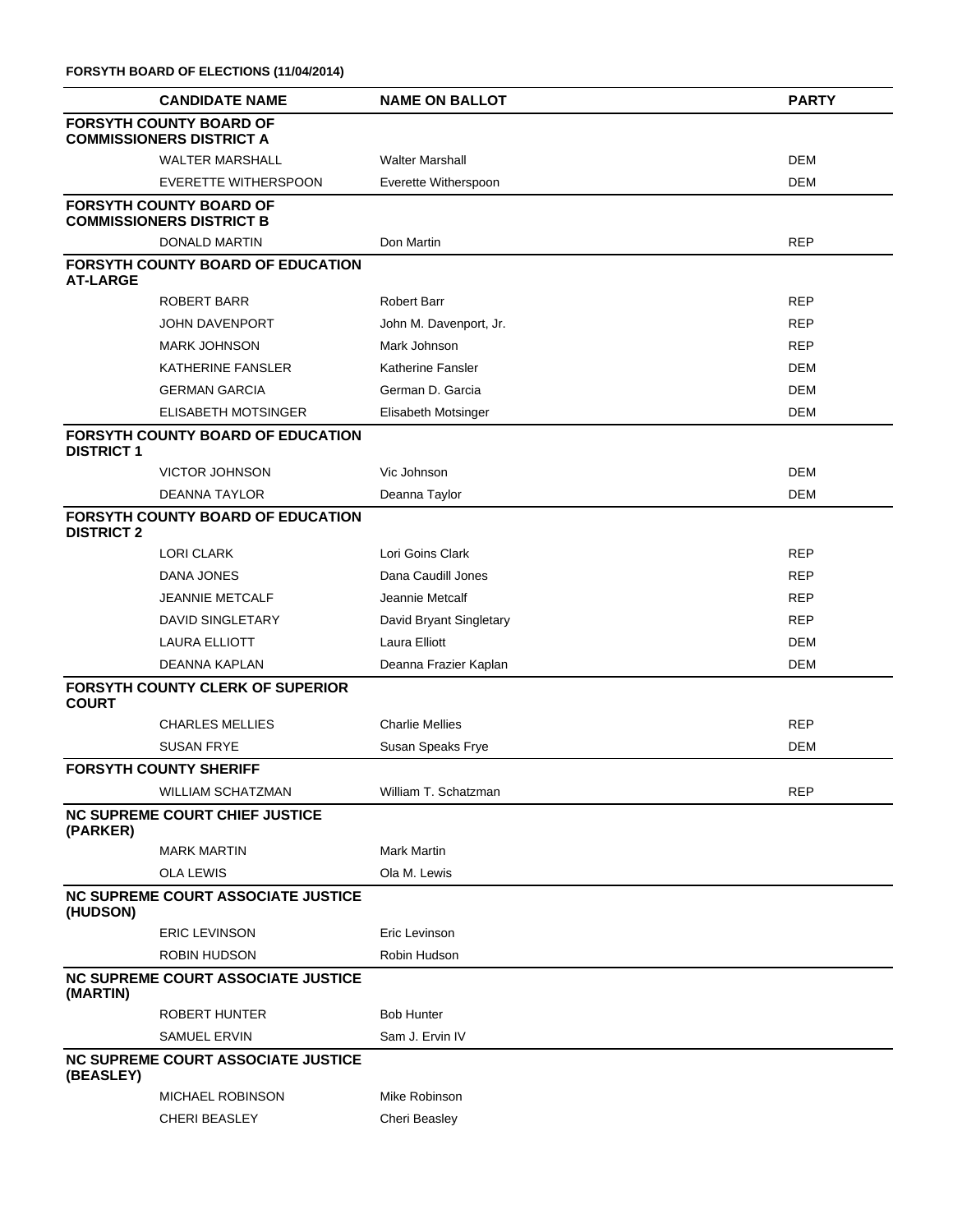### **FORSYTH BOARD OF ELECTIONS (11/04/2014)**

| <b>CANDIDATE NAME</b>                                             | <b>NAME ON BALLOT</b>     | <b>PARTY</b> |  |  |
|-------------------------------------------------------------------|---------------------------|--------------|--|--|
| <b>NC COURT OF APPEALS JUDGE (HUNTER)</b>                         |                           |              |  |  |
| <b>WILLIAM SOUTHERN</b>                                           | <b>Bill Southern</b>      |              |  |  |
| <b>LUCY INMAN</b>                                                 | Lucy Inman                |              |  |  |
| <b>NC COURT OF APPEALS JUDGE (STROUD)</b>                         |                           |              |  |  |
| DONNA STROUD                                                      | Donna Stroud              |              |  |  |
| <b>NC COURT OF APPEALS JUDGE (MARTIN)</b>                         |                           |              |  |  |
| <b>MARION WARREN</b>                                              | <b>Marion Warren</b>      |              |  |  |
| <b>CHARLES WINFREE</b>                                            | <b>Chuck Winfree</b>      |              |  |  |
| <b>JOHN TYSON</b>                                                 | John M. Tyson             |              |  |  |
| ELIZABETH SCOTT                                                   | Elizabeth Davenport Scott |              |  |  |
| PATRICIA SHIELDS                                                  | <b>Tricia Shields</b>     |              |  |  |
| <b>JOSEPH NEWSOME</b>                                             | Jody Newsome              |              |  |  |
| <b>HOMER MARTIN</b>                                               | <b>Marty Martin</b>       |              |  |  |
| <b>JEFFREY MURPHY</b>                                             | <b>Hunter Murphy</b>      |              |  |  |
| KEISCHA LOVELACE                                                  | Keischa Lovelace          |              |  |  |
| <b>ANN KIRBY</b>                                                  | Ann Kirby                 |              |  |  |
| <b>ABRAHAM JONES</b>                                              | Abe Jones                 |              |  |  |
| <b>SABRA FAIRES</b>                                               | Sabra Jean Faires         |              |  |  |
| DANIEL DONAHUE                                                    | Daniel Patrick Donahue    |              |  |  |
| <b>JOHN DONOVAN</b>                                               | J. Brad Donovan           |              |  |  |
| <b>LORI CHRISTIAN</b>                                             | Lori G. Christian         |              |  |  |
| JEFFREY COOK                                                      | Jeffrey M. Cook           |              |  |  |
| ELIZABETH BUNTING                                                 | <b>Betsy Bunting</b>      |              |  |  |
| <b>JOHN ARROWOOD</b>                                              | John S. Arrowood          |              |  |  |
| <b>VALERIE ZACHARY</b>                                            | Valerie Johnson Zachary   |              |  |  |
| <b>NC COURT OF APPEALS JUDGE (DAVIS)</b>                          |                           |              |  |  |
| PAUL HOLCOMBE                                                     | Paul Holcombe             |              |  |  |
| <b>MARK DAVIS</b>                                                 | Mark Davis                |              |  |  |
| <b>NC SUPERIOR COURT JUDGE DISTRICT 21A</b>                       |                           |              |  |  |
| <b>STACEY RUBAIN</b>                                              | <b>Stacey Rubain</b>      |              |  |  |
| RICHARD GOTTLIEB                                                  | <b>Richard Gottlieb</b>   |              |  |  |
| <b>NC DISTRICT COURT JUDGE DISTRICT 21</b><br>(BEDSWORTH)         |                           |              |  |  |
| <b>GEORGE BEDSWORTH</b>                                           | George A. Bedsworth       |              |  |  |
| <b>NC DISTRICT COURT JUDGE DISTRICT 21</b><br>(HARTSFIELD)        |                           |              |  |  |
| <b>DENISE HARTSFIELD</b>                                          | Denise S. Hartsfield      |              |  |  |
| <b>NC DISTRICT COURT JUDGE DISTRICT 21</b><br>(MENEFEE)           |                           |              |  |  |
| <b>LISA MENEFEE</b>                                               | Lisa V. Menefee           |              |  |  |
| NC DISTRICT COURT JUDGE DISTRICT 21<br>(NEW SEAT)                 |                           |              |  |  |
| THEODOROS KAZAKOS                                                 | Theodore (Ted) Kazakos    |              |  |  |
| <b>VALENE FRANCO</b>                                              | Valene Franco             |              |  |  |
| FORSYTH SOIL AND WATER CONSERVATION<br><b>DISTRICT SUPERVISOR</b> |                           |              |  |  |
| <b>TOBY BOST</b>                                                  | <b>Toby Bost</b>          |              |  |  |
| <b>TIMOTHY DISHER</b>                                             | <b>Tim Disher</b>         |              |  |  |
| TIMOTHY FLINCHUM                                                  | Tim Flinchum              |              |  |  |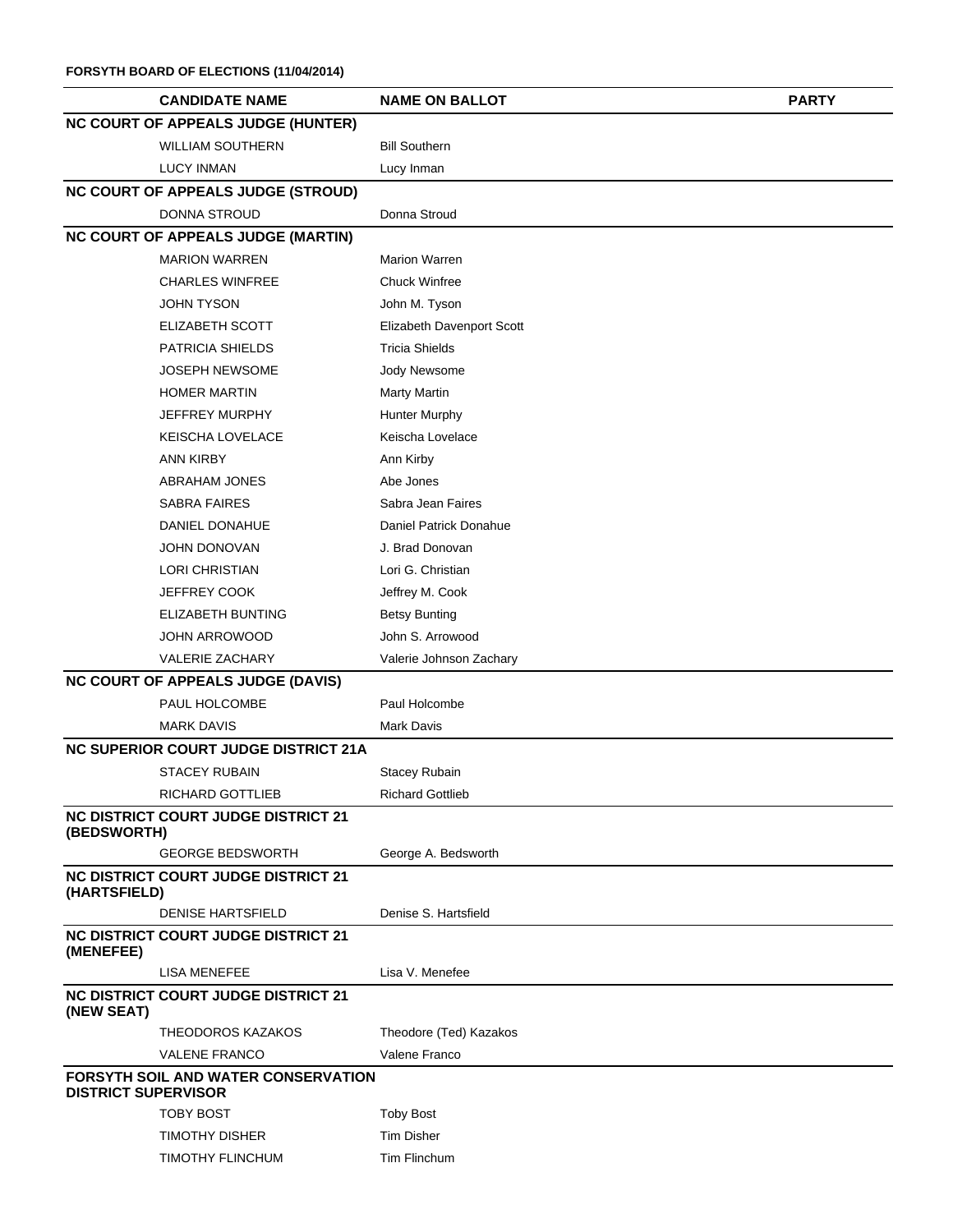#### **FORSYTH BOARD OF ELECTIONS (11/04/2014)**

|              | <b>CANDIDATE NAME</b>                         | <b>NAME ON BALLOT</b>    | <b>PARTY</b> |
|--------------|-----------------------------------------------|--------------------------|--------------|
|              | ELIZABETH TUCKER                              | <b>Beth Tucker</b>       |              |
|              | <b>VANESSA ZBOREAK</b>                        | Vanessa R. Zboreak       |              |
|              | <b>CITY OF HIGH POINT MAYOR</b>               |                          |              |
|              | <b>WILLIAM BENCINI</b>                        | <b>Bill Bencini</b>      |              |
|              | <b>KENNETH BRANDON</b>                        | Marcus Brandon           |              |
|              | <b>JIMMY SCOTT</b>                            | Jimmy Scott              |              |
| <b>LARGE</b> | CITY OF HIGH POINT CITY COUNCIL AT-           |                          |              |
|              | LATIMER ALEXANDER                             | Latimer Alexander        |              |
|              | <b>REGINA CHAHAL</b>                          | Regina D. Chahal         |              |
|              | <b>CYNTHIA DAVIS</b>                          | Cynthia (Cindy) Davis    |              |
|              | <b>MICHAEL HOLMES</b>                         | Michael A. Holmes        |              |
|              | <b>BRITT MOORE</b>                            | Britt W. Moore           |              |
|              | <b>ORRICK QUICK</b>                           | <b>Orrick Quick</b>      |              |
|              | DAVID ROSEN                                   | David Rosen              |              |
|              | <b>EDWARD SQUIRES</b>                         | Edward (Ed) Squires, Jr. |              |
|              | <b>CITY OF HIGH POINT CITY COUNCIL WARD 5</b> |                          |              |
|              | <b>JAMES DAVIS</b>                            | Jim Davis                |              |

ROGER SIMS Roger D. Sims